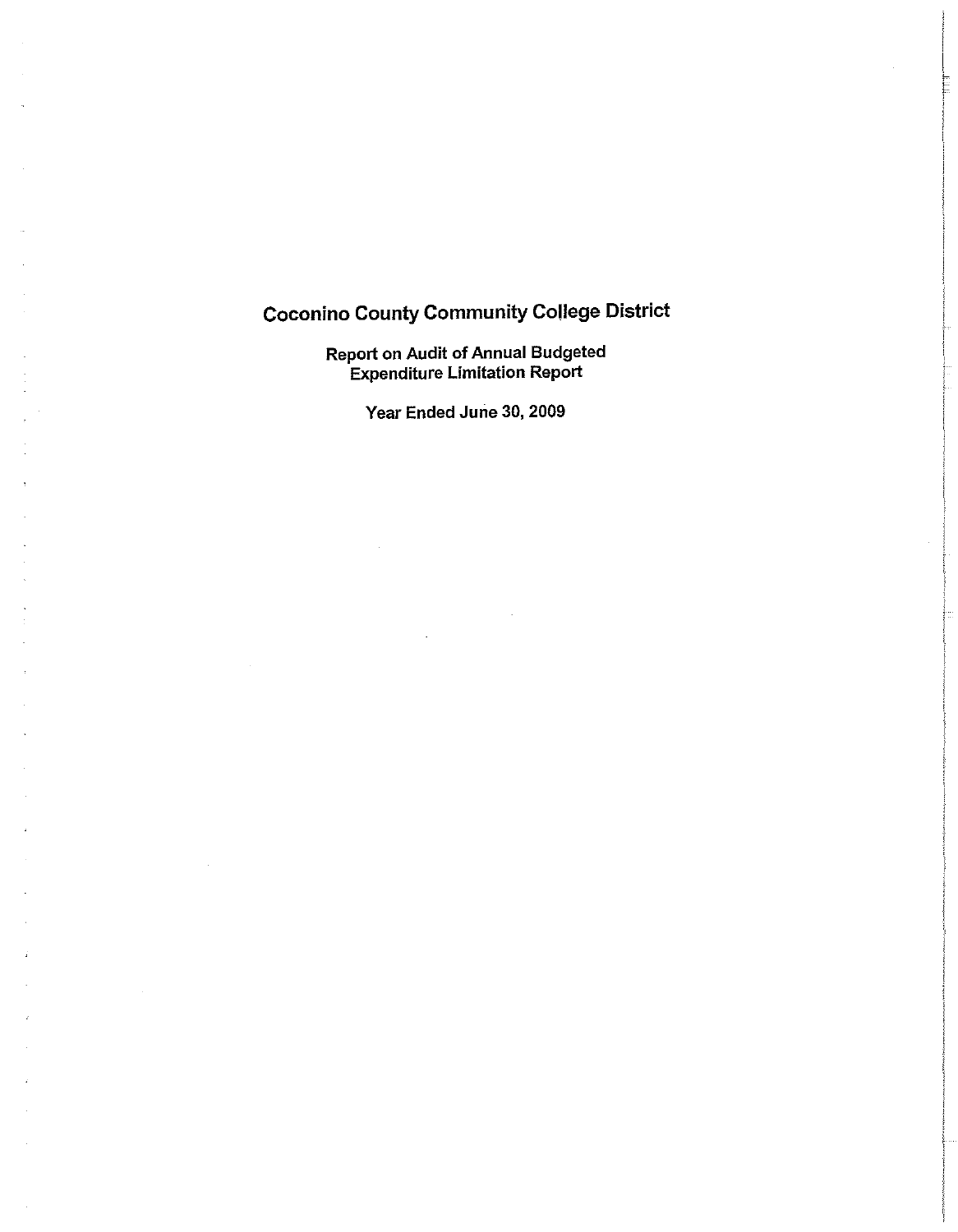## **Coconino County Community College District Report on Audit of Annual Budgeted Expenditure Limitation Report Year Ended June 30, 2009**

Ť.

 $\tau$   $\sim$ 

 $\chi$  .  $\sqrt{2}$  $\omega_{\rm{eff}}$  $\frac{1}{2}$  ,  $\frac{1}{2}$ 

 $\begin{array}{c} 1 \\ 1 \end{array}$  $\sim$  $\sim$   $^{-1}$ 

 $\alpha$  .

 $\mathcal{L}_{\mathcal{A}}$  $\tau$  .

 $\hat{\pi}$  ) is

 $\bar{\beta}$ 

 $\tau=1$ 

 $\tau^{\pm}$  a  $\alpha$  ).

| <b>Table of Contents</b> | Page |
|--------------------------|------|
|                          |      |
|                          |      |
|                          |      |
|                          |      |

 $\bar{\alpha}$ 

 $\mathcal{L}$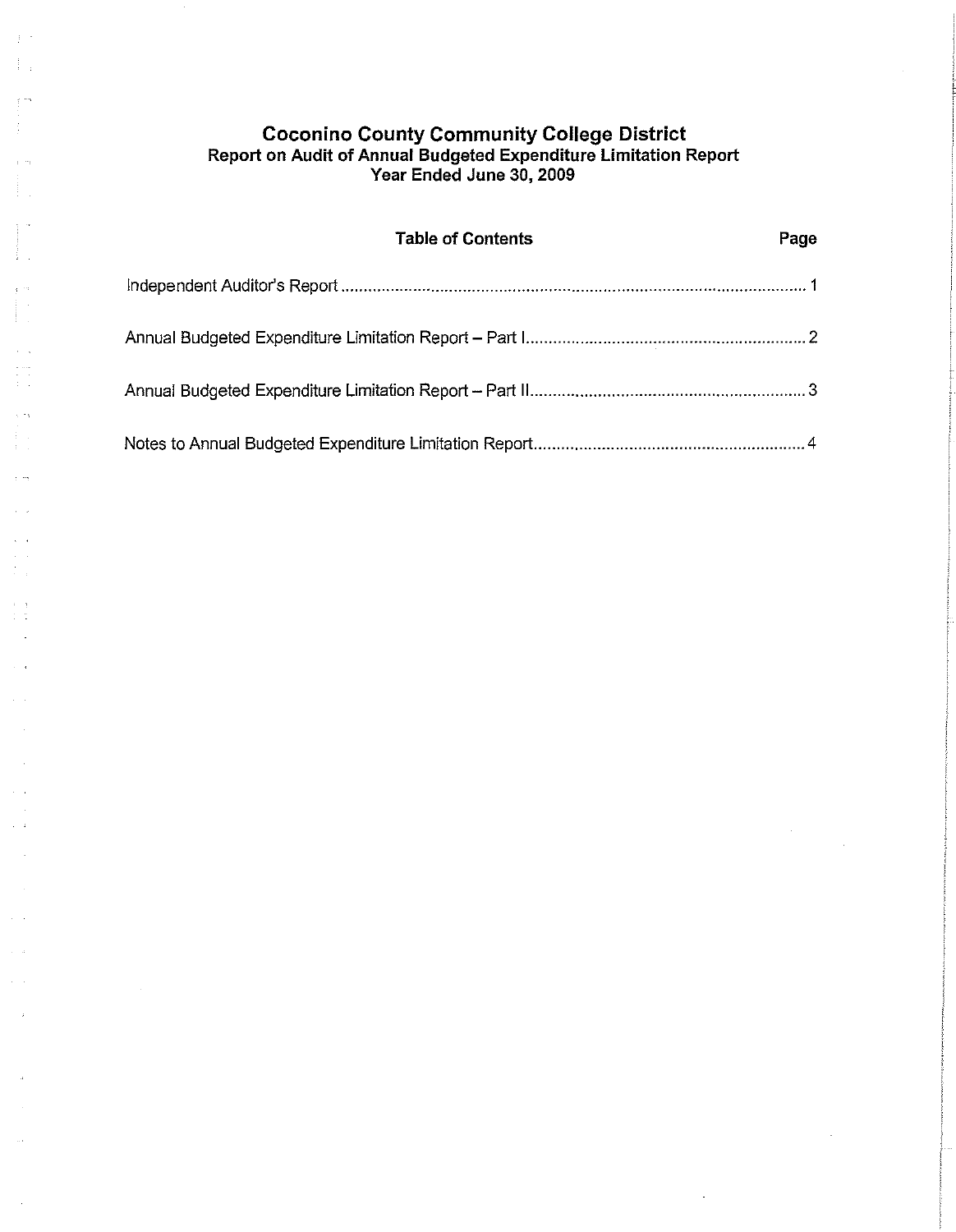

Mark L. Landy, CPA **Stephen T. Harris, CPA** Thomas L. Friend, CPA Robert N. Snyder, CPA

> Robert L. Miller, CPA (1931-1992)

#### **Independent Auditor's Report**

The Auditor General of the State of Arizona

The Governing Board of Coconino County Community College District

We have audited the accompanying Annual BUdgeted Expenditure Limitation Report of Coconino County Community College District for the year ended June 30, 2009. This report is the responsibility of the District's management. Our responsibility is to express an opinion on this report based on our audit.

We conducted our audit in accordance with U.S. generally accepted auditing standards. Those standards require that we plan and perform the audit to obtain reasonable assurance about whether the report is free of material misstatement. An audit includes examining, on a test basis, evidence supporting the amounts and disclosures in the report. An audit also includes assessing the accounting principles used and significant estimates made by management, as well as evaluating the overall report presentation. We believe that our audit provides a reasonable basis for our opinion.

The accompanying Annual Budgeted Expenditure Limitation Report was prepared for the purpose of complying with the uniform expenditure reporting system as discussed in Note 1, and is not intended to be a presentation in conformity with U.S. generally accepted accounting principles.

In our opinion, the Annual Budgeted Expenditure Limitation Report of Coconino County Community College District for the year ended June 30, 2009, referred to above presents fairly, in all material respects, the information required by the uniform expenditure reporting system on the basis of accounting described in Note 1.

This report is intended solely for the information and use of the members of the Arizona State Legislature, the Governing Board, and management, and for filing with the Auditor General of the State of Arizona, and is not intended to be and should not be used by anyone other than these specified parties. However, this report is a matter of public record, and its distribution is not

limited.  $m$ , allen  $\tilde{\mathcal{H}}$  f.c.

December 14, 2009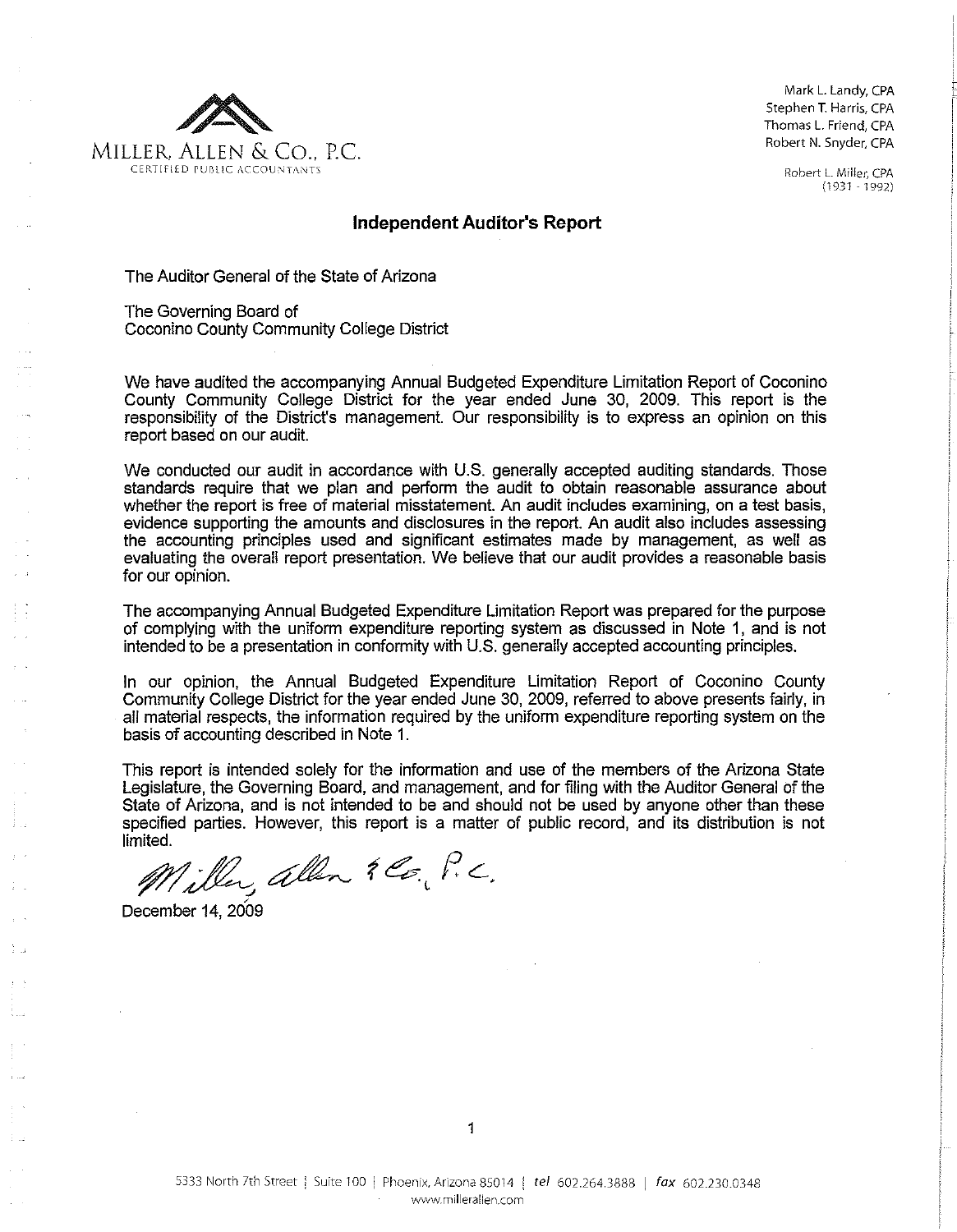## **Coconino County Community College District Annual BUdgeted Expenditure Limitation Report· Part I Year Ended June 30, 2009**

| 1. Economic Estimates Commission expenditure limitation                                                          |              | \$12,957,557 |            |
|------------------------------------------------------------------------------------------------------------------|--------------|--------------|------------|
| 2. Total amount subject to the expenditure limitation<br>(from Part II, Line C)                                  | \$13,361,621 |              |            |
| 3. Less expenditures of monies received pursuant to Arizona<br>Revised Statutes §15-1472 (workforce development) | 404,065      |              |            |
| 4. Adjusted amount subject to the expenditure limitation                                                         |              |              | 12,957,556 |
| 5. Amount under the expenditure limitation                                                                       |              |              |            |

I hereby certify, to the best of my knowledge and belief, that the information contained in this report is accurate and in accordance with the requirements of the uniform expenditure reporting system.

Signature of Chief Fiscal Officer  $\bigcap_{\alpha\downarrow\lambda}\alpha_\mu\ell_m$ 

Name and Titie: Jami Van Ess, Vice President for Business and Administrative Services

Telephone Number (928) 226-4209 Date: /2/13/09

See accompanying notes to report. 2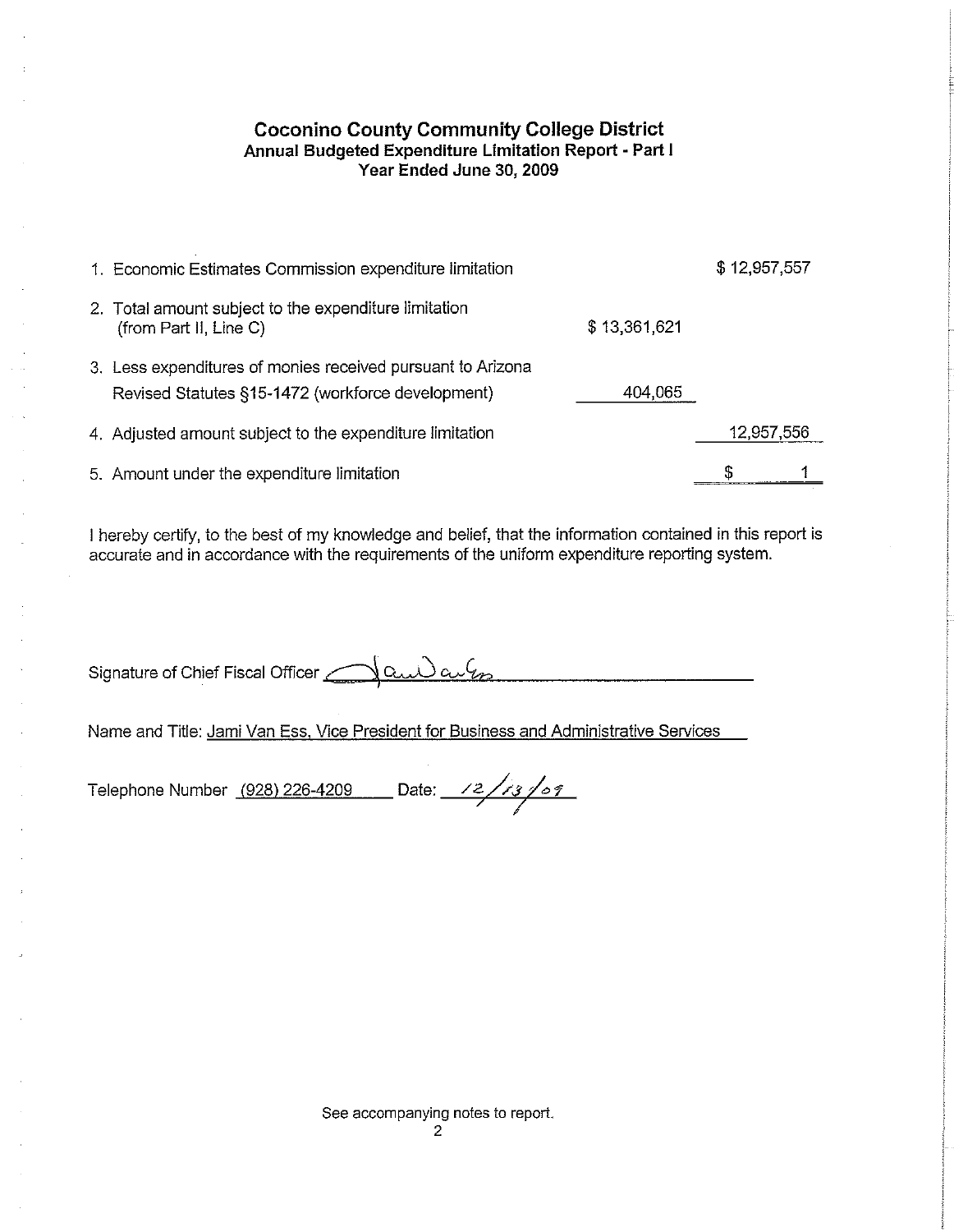#### **Coconino County Community College District Annual Budgeted Expenditure Limitation Report - Part II Year Ended June** 30, **2009**

 $\sim 10$ 

 $\mathcal{L}$ 

 $\mathcal{L}$ 

|    | <b>Current Funds</b>                                                                                           |                      | <b>Plant Funds</b>                     |                   |            |                               |                      |
|----|----------------------------------------------------------------------------------------------------------------|----------------------|----------------------------------------|-------------------|------------|-------------------------------|----------------------|
|    |                                                                                                                | Unrestricted         |                                        |                   |            |                               |                      |
|    | <b>Description</b>                                                                                             | General              | <b>Auxiliary</b><br><b>Enterprises</b> | <b>Restricted</b> | Unexpended | Retirement of<br>Indebtedness | Total                |
| А. | Total budgeted expenditures                                                                                    | \$14,766,672         | \$19,628                               | \$4,277,710       | \$312,342  | \$2,640,915                   | \$22,017,267         |
| В. | Less exclusions claimed:<br>Debt service requirements on bonded                                                |                      |                                        |                   |            |                               |                      |
|    | indebtedness (Note 2)<br>Debt service requirements on other long term                                          |                      |                                        |                   |            | 2,395,554                     | 2,395,554            |
|    | obligations (Note 2)                                                                                           |                      |                                        |                   |            | 245,361                       | 245,361              |
|    | Dividends, interest, and gains on the sale or<br>redemption of investment securities                           | 411,090              |                                        |                   |            |                               | 411,090              |
|    | Grants and aid from the federal government<br>(Note 3)<br>Grants, aid, contributions, or gifts from a private  | 4,000                |                                        | 4,267,921         |            |                               | 4,271,921            |
|    | agency, organization, or individual, except<br>amounts received in lieu of taxes<br>Tuitions and fees (Note 4) | 144.545<br>1,177,386 |                                        | 9,789             |            |                               | 154,334<br>1,177,386 |
|    | Total exclusions claimed                                                                                       | 1,737,021            |                                        | 4,277,710         |            | 2,640,915                     | 8,655,646            |
|    | C. Amounts subject to the expenditure limitation                                                               | \$13,029,651         | \$19,628                               | S                 | \$312,342  |                               | \$13,361,621         |

See accompanying notes to report.

3

 $\sim 10$ 

 $\ddot{\phantom{a}}$